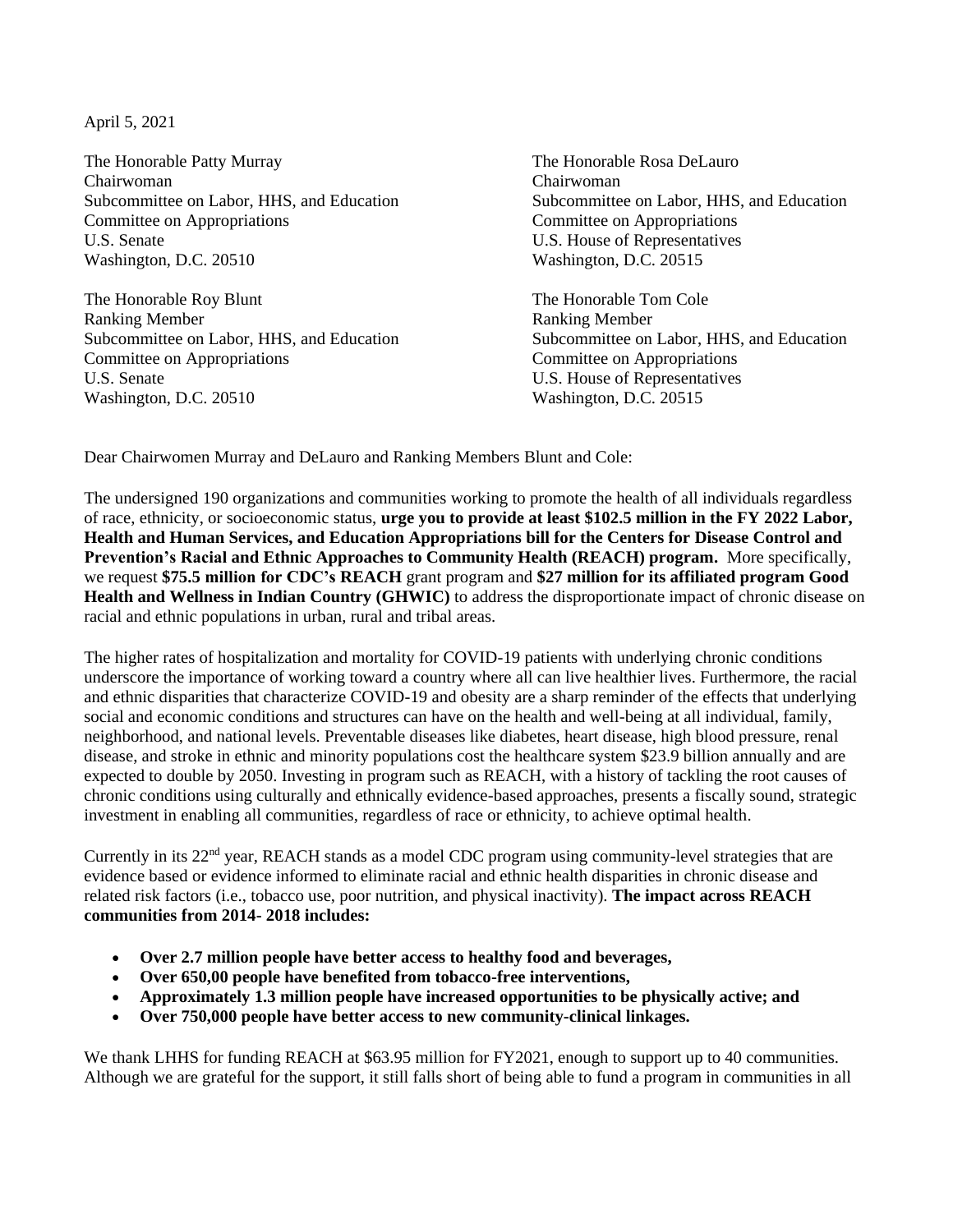50 states and U.S. territories. Moreover, in the latest round of REACH applications, there were 261 approved but unfunded applications, showing the extraordinary demand and need at the community levels.

Additionally, REACH continues to prove its effectiveness in implementing chronic disease programming despite challenges due to funding and the COVID-19 pandemic. Given the demonstrated ability of REACH recipients to be trusted community messengers, CDC's National Center for Immunization and Respiratory Diseases provided supplemental funding to REACH recipients to improve COVID-19 and flu vaccination confidence in racial and/or ethnic populations experiencing disparities in vaccination rates.

Since FY 2017, the Good Health and Wellness in Indian Country (GHWIC) grant program has worked with American Indian tribes, Alaska Native villages, tribal organizations, and Tribal Epidemiology Centers to promote health, prevent disease, reduce health disparities, and strengthen connections to culture and lifeways that improve health and wellness. Congressional funding in FY 2021 included \$22 million for GHWIC. However, funds from REACH that support GHWIC only fund 21 tribes directly and support other tribes by funding 15 Urban Indian Health Centers and 12 Tribal Epidemiology Centers (TECs). This program continues to support healthy behaviors in Native communities by supporting coordinated and holistic approaches to chronic disease prevention; continuing to support culturally appropriate, effective public health approaches; and expanding the program's reach and impact by working with more tribes and tribal organizations, including Urban Indian Organizations.

**Therefore, we are urging Congress to fund at least \$102.5 million in the FY 2022 Labor, Health and Human Services, and Education Appropriations bill, including \$75.5 million to continue scaling to all states and U.S. territories and support grantees in building capacity for collaboration and disseminating evidence-based strategies in communities for the CDC REACH funding and GHWIC at \$27 million to expand Tribal Epidemiology Centers for Public Health Infrastructure and continue the program's important work.**

Thank you very much for your consideration of this request and your support for the elimination of racial and ethnic health disparities to create a healthy and equitable future for all.

Sincerely,

## **National Organizations**

Academy of Nutrition and Dietetics ADAP Advocacy Association Advocates for Better Children's Diets American Academy of Allergy, Asthma & Immunology American Academy of Family Physicians American Association on Health and Disability American Cancer Society Cancer Action Network (ACS CAN) American College of Nurse-Midwives American Heart Association (AHA) American Kidney Fund American Lung Association American Public Health Association American Sexual Health Association Asian Pacific Partners for Empowerment, Advocacy and Leadership (APPEAL) Association of American Medical Colleges Association of Schools and Programs of Public Health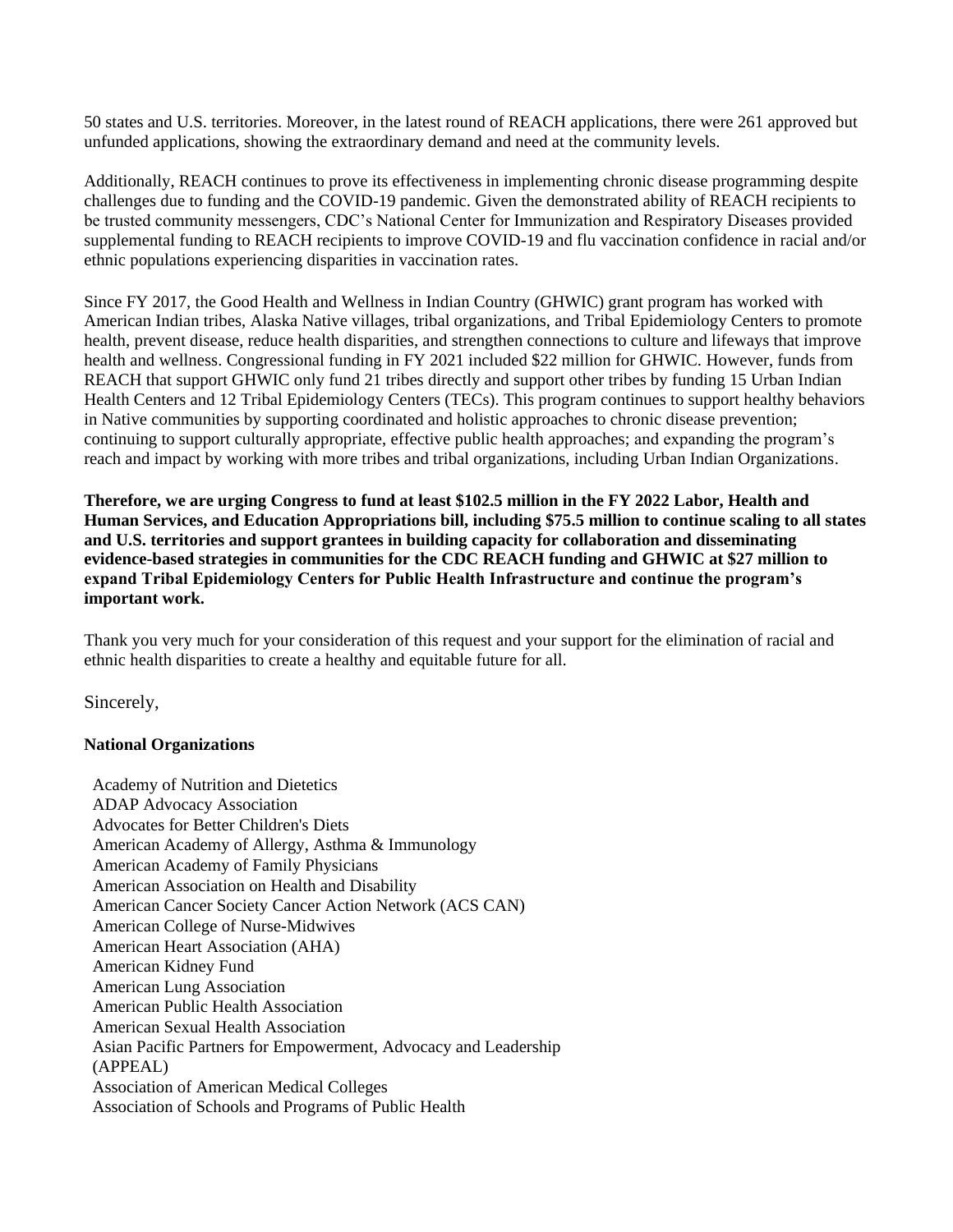Association of State Public Health Nutritionists Baby Cafe USA Berkeley Media Studies Group Cancer Council of the Pacific Islands Cancer Support Community Center for Law and Social Policy (CLASP) CenterLink: The Community of LGBT Centers Coalition of National Health Education Organizations Collaborative Solutions, Inc. Common Threads CommonSpirit Health Community Access National Network (CANN) Congregation of Our Lady of Charity of the Good Shepherd, U.S. Provinces Creighton University Omaha Nebraska EECRC (Ethiopian and Eritrean Cultural and Resource Center) Endocrine Society Eta Sigma Gamma Evidence-Based Leadership Collaborative (EBLC) Families USA First Focus Campaign for Children GLMA: Health Professionals Advancing LGBTQ Equality Health Resources in Action Healthcare Leadership Council Healthy Places by Design Lakeshore Foundation MomsRising National Advocacy Center of the Sisters of the Good Shepherd National Association for Health and Fitness National Association of County and City Health Officials National Hispanic Medical Association National Immigration Law Center National Kidney Foundation National Partnership for Women & Families National REACH Coalition People For the American Way Prevent Blindness Prevention Institute Professional Association of Social Workers in HIV/AIDS Public Advocacy for Kids (PAK) Public Health Advocates Public Health Foundation Public Health Institute RESULTS Rise Up Solutions Safe Routes Partnership Schacht & Associates Society for Public Health Education Society of State Leaders of Health and Physical Education Southeast Asia Resource Action Center (SEARAC)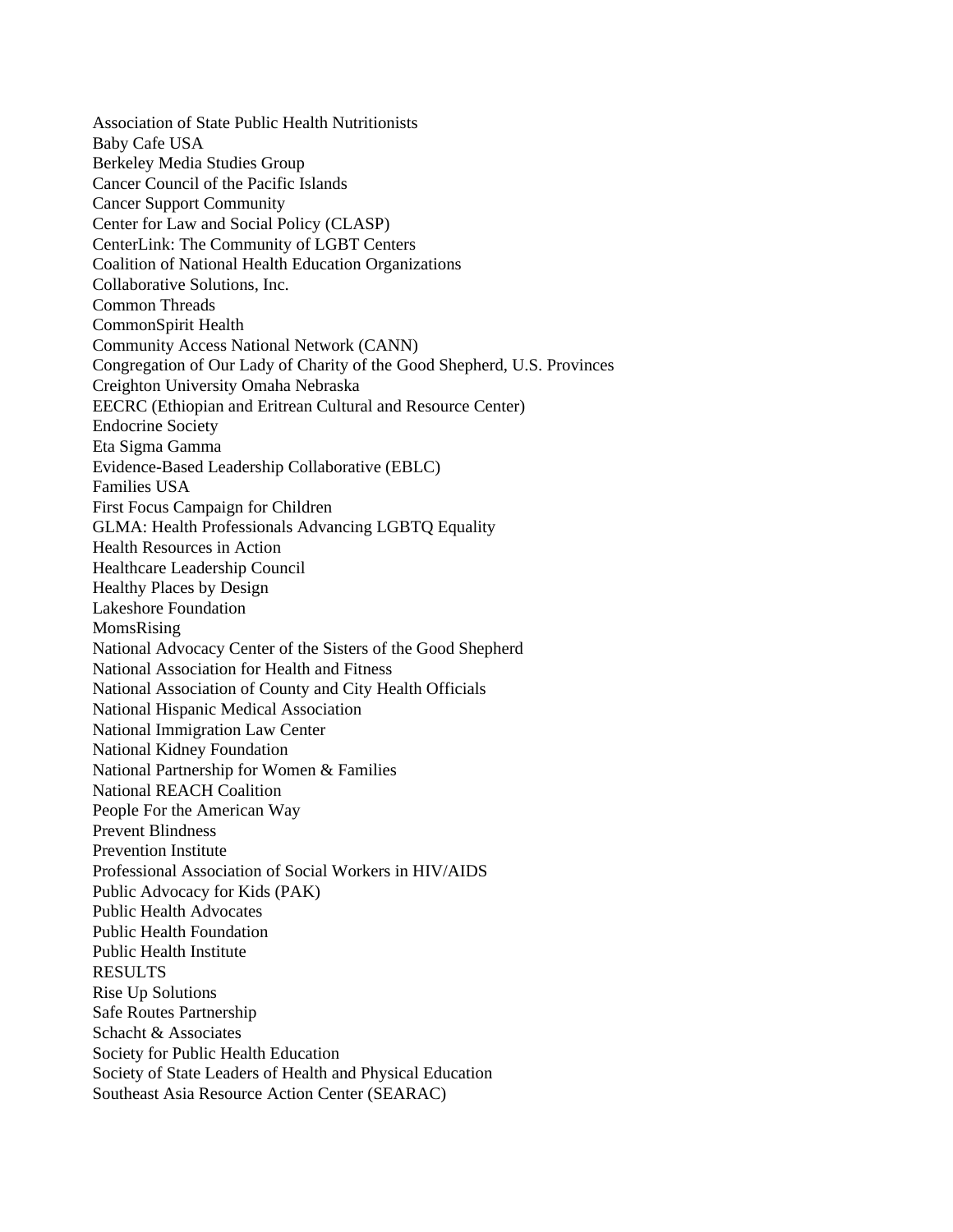The Praxis Project Trust for America's Health U.S. Breastfeeding Committee Unmarried, Single But Not Alone LLC YMCA of the USA YOUR Center

## **Local and State Organizations**

AIDS Alabama All Youth Access, LLC Arboreta Group, LLC Arizona Breastfeeding Coalition Arkansas SOPHE Asian Chamber of Commerce Incorporated (AZ) Asian Counseling and Referral Service Asian Health Coalition Asian Media Access Asian Pacific Community in Action AZ AANHPI for Equity California Center for Rural Policy at Humboldt State University California State University, Fullerton, Center for Healthy Neighborhoods CARE at Southern CT State University Center for Health Innovation Center for Independence of the Disabled, NY Childhood Obesity Prevention Coalition (WA State) Children's Wisconsin Christian Council of Delmarva City of Lebanon City of Miami Gardens - Live Healthy Miami Gardens City of New Haven - Food System Policy Division **CitySeed** Clevelanders in Motion LLC Community Welfare services of Metro Detroit Colorado Association for School-Based Health Care Community Alliance for Research & Engagement (CARE) Community Health Council of Lebanon County Community Health Councils Community Memorial Health System Domestic Violence Intervention of Lebanon County Egg Geo, LLC Elkhart County Health Department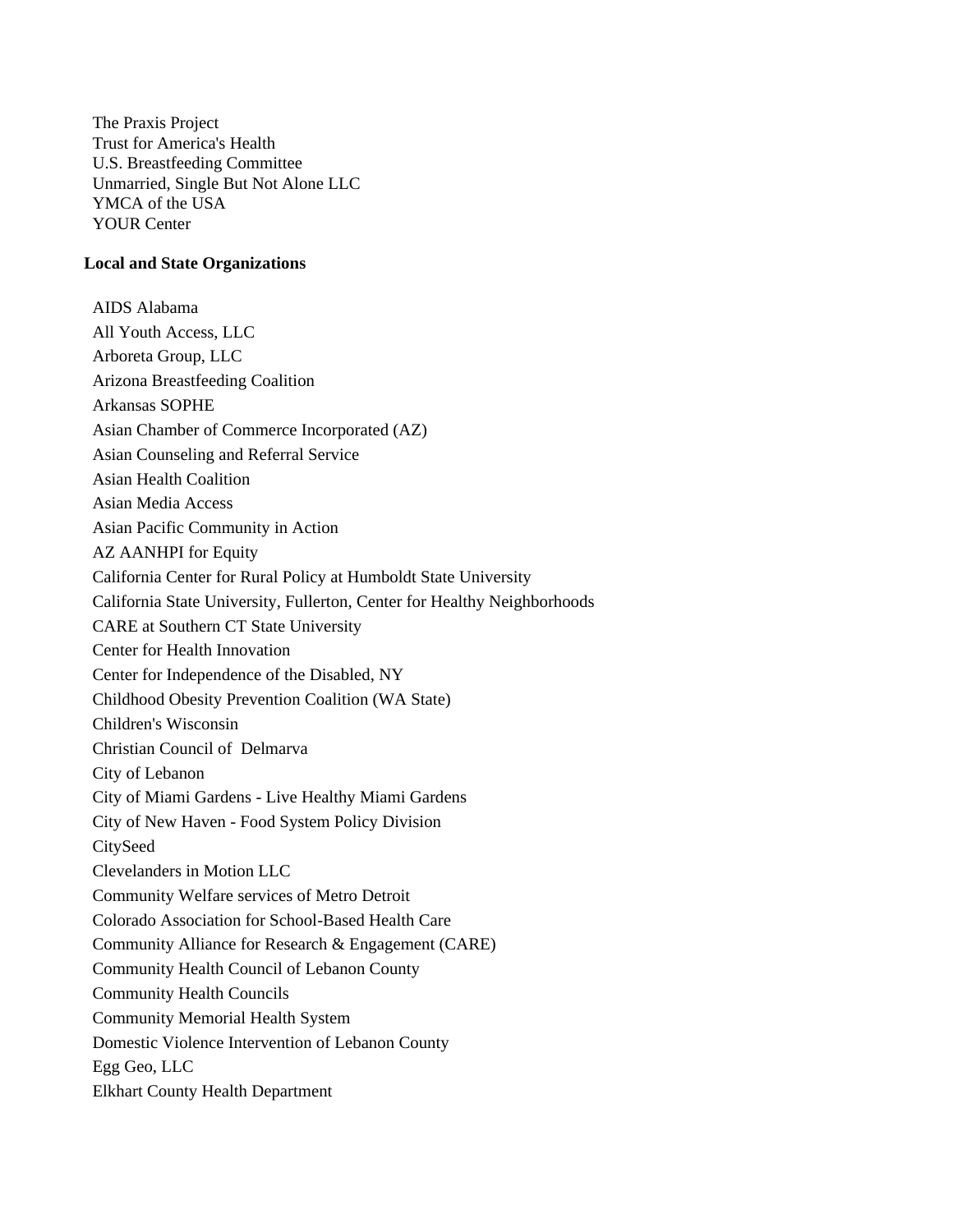Ethiopian and Eritrean Cultural and Resource Center (EECRC) Feed the Hood FIRM (Fresno Interdenominational Refugee Ministries) Fresno Interdenominational Refugee Ministries (FIRM) Garrett Solutions LLC Georgia Society for Public Health Education (GASOPHE) Great Lakes Chapter of the Society for Public Health Education (GLC SOPHE) Hawaii Public Health Association Health Council of Southeast Florida Healthy Savannah Healthy Start, Inc. Hunts Point Alliance for Children/Hunts Point Community Partnership Illinois Society for Public Health Education Illinois Society for the Prevention of Blindness Immunize Nevada InSOPHE Institute for Family Health Jump IN for Healthy Kids Just Harvest Kansas Breastfeeding Coalition KCN Korean Community Services of Metropolitan NY Kentucky State Government- SPAN Lanai Community Health Center Lebanon Family Health Services Lotus Healthcare Low Income Housing Coalition of Alabama Marín Community Clinics Michigan Public Health Institute Midwife Center for Birth and Women's Health Minnesota Breastfeeding Coalition Minnesota Society for Public Health Education Montana Public Health Association Mountain Passages Multnomah County Health Department National Capital Area Society of Public Health Education (NCA SOPHE) National Council of Jewish Women (NCJW) National Kidney Foundation of Michigan New Jersey Public Health Association New Mexico Asian Family Center Nutrition Policy Institute, University of California Division of Agriculture and Natural **Resources** NW IN Health Department Cooperative OCA Greater Cleveland Ohio Society for Public Health Education (Ohio SOPHE) Oklahoma Tribal Engagement Partners Operation Samahan, Inc. dba Samahan Health Centers